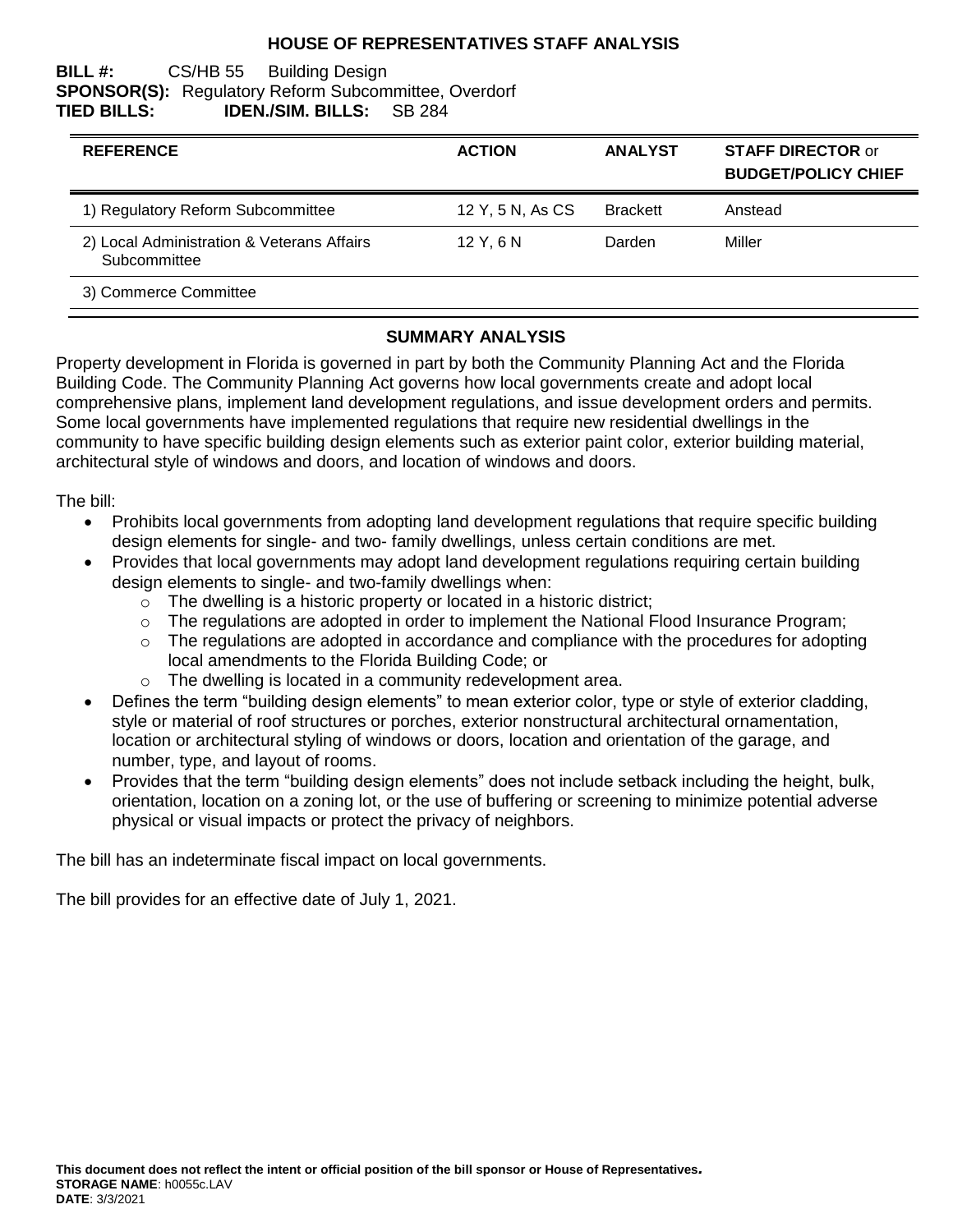### **FULL ANALYSIS**

### **I. SUBSTANTIVE ANALYSIS**

### A. EFFECT OF PROPOSED CHANGES:

### **Current Situation**

#### *The Community Planning Act*

Adopted in 1985, the Local Government Comprehensive Planning and Land Development Regulation Act, also known as Florida's Growth Management Act, was significantly revised in 2011, becoming the Community Planning Act (Act).<sup>1</sup> The Act governs how local governments create and adopt their local comprehensive plans. The legislative intent is for local governments to manage growth through comprehensive land use plans that preserve, promote, protect, and improve the public health, safety, comfort, good order, appearance, convenience, law enforcement and fire prevention, and general welfare.<sup>2</sup>

Local comprehensive plans must include principles, guidelines, standards, and strategies for the orderly and balanced future land development of the area and reflect community commitments to implement the plan. Plans also are required to identify procedures for monitoring, evaluating, and appraising implementation of the plan. $3$  Plans may include optional elements, $4$  but must include the following elements:<sup>5</sup>

- Capital improvements;
- Future land use plan;
- Intergovernmental coordination;
- Conservation;
- Transportation:
- Sanitary sewer, solid waste, drainage, potable water, and aquifer recharge;
- Recreation and open space;
- Housing; and
- Coastal management (for coastal local governments).

The comprehensive plan is implemented via land development regulations. Land development regulations are ordinances regulating any aspect of development including any local government zoning, rezoning, subdivision, building construction, sign regulations, or any regulation that controls the development of land.<sup>6</sup>

Each county and municipality must adopt and enforce land development regulations that are consistent with and implement their adopted comprehensive plan.<sup>7</sup> All local government land development regulations must be consistent with the local government's comprehensive plan. $8$ 

Some local governments in Florida have adopted land development regulations that place restrictions on the design of new single- and two- family buildings such as the:

 $<sup>1</sup>$  Ch. 11-139, Laws of Fla.</sup>

 $2$  S. 163.3161(4), F.S.

 $3$  S. 163.3177(1), F.S.

<sup>4</sup> *Id*.

 $5$  Ss. 163.3177(3) & (6), F.S.

 $6$  Ss. 163.3164(26) & 163.3202(1), F.S.

<sup>7</sup> S. 163.3202(1), F.S.

 $8$  S. 163.3194(1)(b), F.S.

**STORAGE NAME**: h0055c.LAV **PAGE: 2 DATE**: 3/3/2021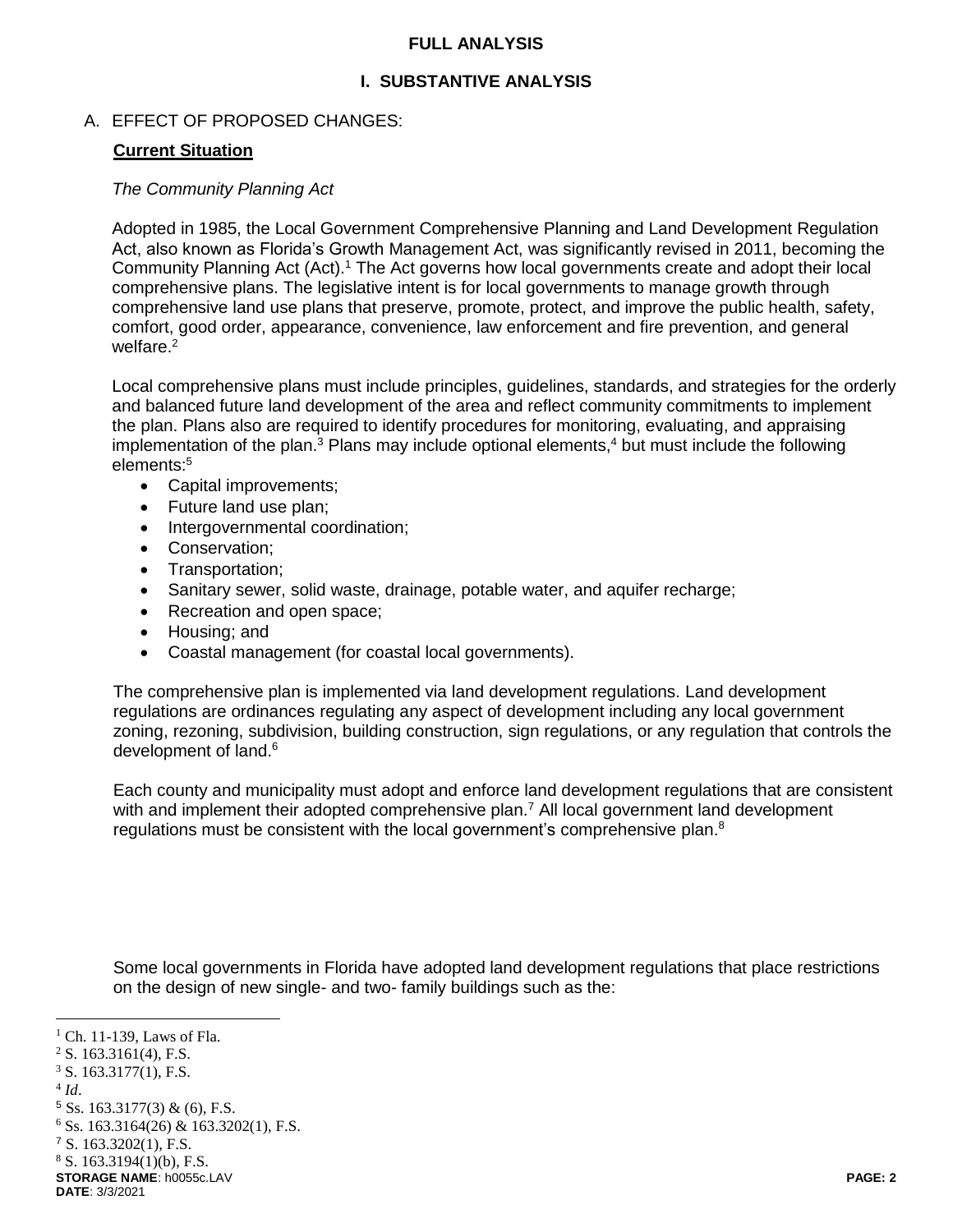- External paint color;<sup>9</sup>
- Architectural style of:<sup>10</sup>
	- o Windows;
	- o Doors, including garage doors;
	- o Front porches; and
	- o Roofs.
- Exterior building material;<sup>11</sup> and
- Location of windows and garage doors.<sup>12</sup>

Some local governments may be adopting ordinances related to building design elements because the local government is adopting the principles of "new urbanism." New urbanism is a land development policy that attempts to solve issues created by urban sprawl, such as traffic jams, ugliness, and lifeless downtowns, by establishing compact, mixed-use, and pedestrian friendly communities. The principles of new urbanism can be achieved through creating mixed-use areas with residential areas located within walking distance of commercial areas located in a town center, creating parks and civic spaces located near the town center, and building narrow streets with sidewalks and trees to promote walking.<sup>13</sup>

New urbanism also includes creating communities and neighborhoods that have a certain style of architecture and design and, thus, are more pleasant to live in and walk through. Local governments can accomplish this by requiring buildings, including single- and two- family buildings, within their jurisdictions too have specific building design elements.<sup>14</sup>

Opponents of the adoption of the building design element ordinances argue that these types of building design elements increase housing costs and prevent homeowners from choosing their own preferences or styles.<sup>15</sup> Local governments argue that the building design element ordinances ensure that poorly designed buildings do not lower the value of surrounding properties. Prohibiting such ordinances, they say, will prevent them from developing a plan for their own community.<sup>16</sup>

# *The Florida Building Code*

The Florida Building Code (Building Code) is the statewide building code for all construction in the state. The main purpose of the Building Code is to regulate new construction or proposed modifications to existing structures in order to give the occupants the highest level of safety and the least amount of

<sup>9</sup> Osceola County Land Development Code, § Ch. 3, Article 3.2.2.; Code of the City of Orlando, § Ch. 58, Part 3, Section 58.517; Orange County Code, § Chapter 38, Article VIII, Division 8.

<sup>&</sup>lt;sup>10</sup> Osceola County Land Development Code, § Ch. 3, Article 3.2.2.; Code of the City of Orlando, § Ch. 58, Part 3, Section 58.517; City of Winter Park Code of Ordinances, § Ch. 58, Art. 3, Section 58-67; Orange County Code, § Chapter 38, Article VIII, Division 8. <sup>11</sup> Orange County Code, § Chapter 38, Article VIII, Division 8; City of Winter Park Code of Ordinances, § Ch. 58, Art. 3, Section 58-67

<sup>12</sup> Code of the City of Orlando, § Ch. 58, Part 3, Section 58.517.

<sup>&</sup>lt;sup>13</sup> Doris S. Goldstein, *New Urbanism: Recreating Florida by Rewriting the Rules*, Florida Bar Journal, April 2006, at 63; Michigan Land Institute, 10 Principles of New Urbanism, http://www.mlui.org/mlui/news-views/articles-from-1995-to-

<sup>2012.</sup>html?archive\_id=678#.Xhd62ehKiUk (last visited Jan. 29, 2021); Congress for the New Urbanism, *What is New Urbanism?*, https://www.cnu.org/resources/what-new-urbanism (last visited Jan. 29, 2021).

 $^{14}$  $\tilde{I}$ *d*.

<sup>15</sup> Michael Bezruki, *Governor Signs Arkansas Housing Affordability Bill Into Law*, National Home Association of Home Builders, March 15, 2019, http://nahbnow.com/2019/03/governor-signs-arkansas-housing-affordability-bill-into-law/ (last visited Jan. 29, 2021); Doug Thompson, *Restrictions on home building barred in Arkansas*, Northwest Arkansas Democrat Gazette, March 17, 2019, https://www.nwaonline.com/news/2019/mar/17/restrictions-on-home-building-barred-in/ (last visited Jan. 29, 2021).

**STORAGE NAME**: h0055c.LAV **PAGE: 3** <sup>16</sup> Daniel Herriges, *Building Design Requirements Are Sometimes Bad for Cities. But Abolishing Them All Is Worse*, Strong Towns, April 11, 2019 https://www.strongtowns.org/journal/2019/4/11/design-standards-are-an-important-tool-for-cities-dont-do-away-withthem (last visited Jan. 29, 2021); Elaina Sauber, Housing design bill worries Franklin officials, Tennessean, April 18, 2017 https://www.tennessean.com/story/news/local/williamson/2017/04/18/housing-design-bill-worries-franklin-officials/100561994/ (last visited Jan. 29, 2021).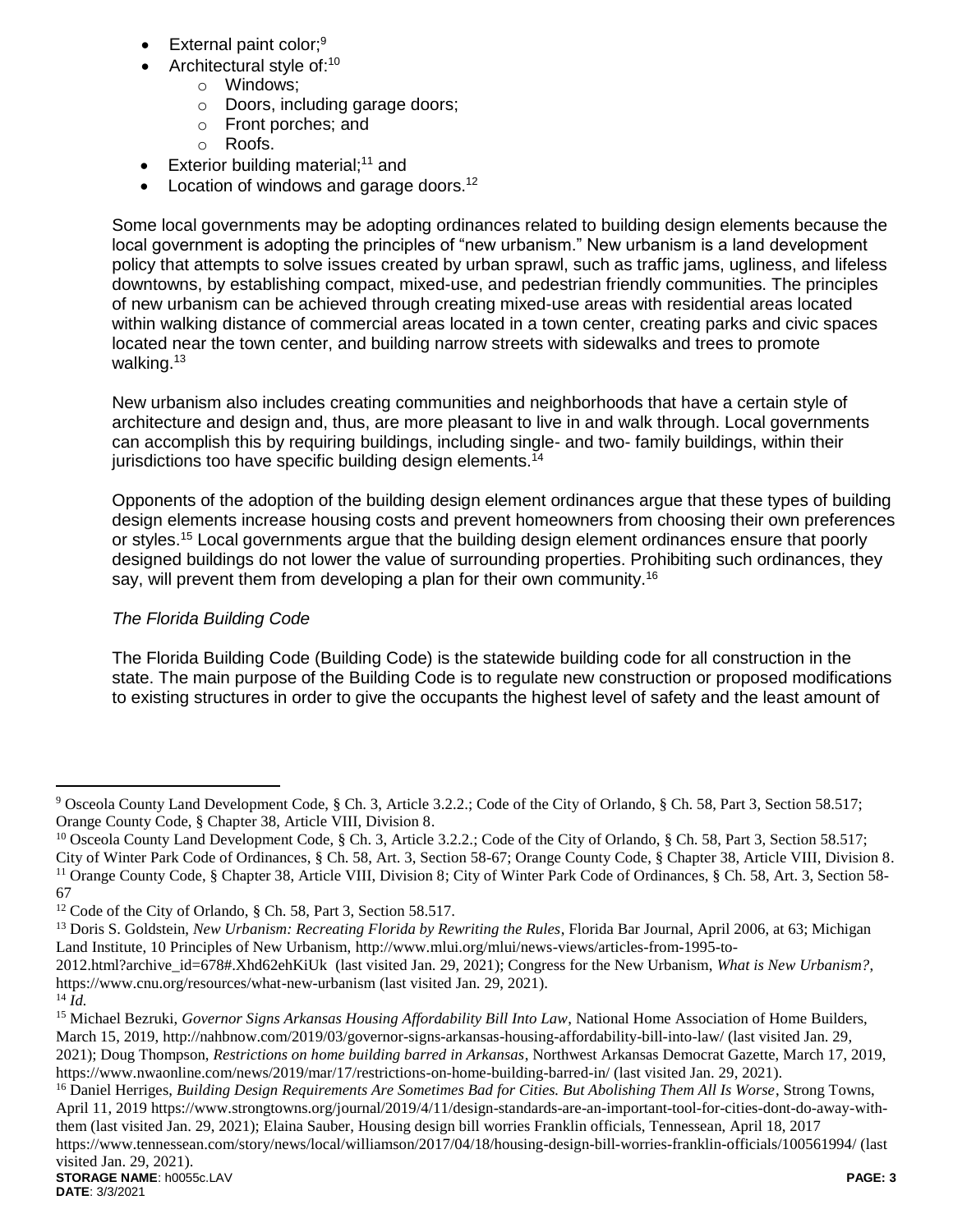defects.<sup>17</sup> The Florida Building Commission (Commission), housed within the Department of Business and Professional Regulation, implements the Building Code. The Commission reviews the International Code Council's I-Codes and the National Electric Code every three years and determines if the Building Code needs updating.<sup>18</sup>

The Legislature has provided local governments with the power to inspect all buildings, structures, and facilities within their jurisdiction to protect the public's health, safety, and welfare.<sup>19</sup>

Every local government must enforce the Building Code and issue building permits.<sup>20</sup> A person, firm, or corporation may not construct, erect, alter, repair, secure, or demolish any building without first obtaining a permit from the local government enforcing agency or from such persons as may be directed, by resolution or regulation, to issue such permit, upon the payment of reasonable fees as set forth in a schedule of fees adopted by the enforcing agency.<sup>21</sup>

Local governments may adopt amendments to the Building Code every six months that are more stringent than the Building Code requirements but those amendments are limited to the local government's jurisdiction. Amendments by local governments expire upon the adoption of the newest edition of the Building Code, requiring the local government to repeat the amendment process every three years in order to maintain a local amendment to the Building Code.<sup>22</sup>

### *States That Prohibit Local Government Regulations For Building Design Elements*

North Carolina and Arkansas prohibit local governments from adopting regulations that require specific building design elements for single- and two- family dwellings unless certain conditions exist.<sup>23</sup> Tennessee and Georgia have considered bills to enact laws similar to North Carolina and Arkansas; however, the bills did not pass.  $24$ 

Adopted in 2015, North Carolina's law prohibits cities and counties from adopting regulations that require "building design elements" for single- and two- family dwellings. The North Carolina law also prohibits such regulations from being applied to any zoning district or conditional district unless voluntarily consented to by the owners of all the properties subject to the proposed regulation.<sup>25</sup>

The North Carolina law defines "building design elements" to include the:<sup>26</sup>

- Exterior building color;
- Type or style of exterior cladding<sup>27</sup> material;
- Style or materials of roof structures or porches;

 $\overline{a}$ 

US/display/20192020/HB/302 (last visited Feb. 1, 2021); Tennessee General Assembly, 2017-2018 Session – HB 476

<sup>17</sup> Florida Building Commission, *Advanced Florida Building Code Principals*,

http://www.floridabuilding.org/Upload/Courses\_trp/421-2-MATERIAL-Adv%20FL%20Bldg%20Code%20-

<sup>%20</sup>Course%20PDF%20version%207.0.pdf (last visited Feb. 9, 2021).

<sup>18</sup> S. 553.73(7), F.S.

<sup>19</sup> S. 553.72, F.S.

 $20$  Ss. 125.01(1)(bb), 125.56(1), & 553.80(1), F.S.

<sup>21</sup> *See* Ss. 125.56(4)(a) & 553.79(1), F.S.

 $22$  S. 553.73(4), F.S.

<sup>23</sup> N.C. Gen. Stat. § 160D-702; Ark. Code Ann. § 14-17-212 & 14-56-204.

<sup>24</sup> Georgia General Assembly, 2019-2020 Regular Session - HB 302, http://www.legis.ga.gov/Legislation/en-

http://wapp.capitol.tn.gov/apps/Billinfo/default.aspx?BillNumber=HB0476&ga=110 (last visited Feb. 1, 2021).

<sup>&</sup>lt;sup>25</sup> N.C. Gen. Stat. § 160D-702; R. Erika Churchill, Staff Attorney for the North Carolina General Assembly, Analysis of S.L. 2015-86, https://dashboard.ncleg.net/api/Services/BillSummary/2015/S25-SMST-147(sl) (last visited Feb. 1, 2021); General Assembly of North Carolina, Session Law 2015-86 Senate Bill 25, June 9, 2015 https://www.ncleg.gov/Sessions/2015/Bills/Senate/PDF/S25v3.pdf (last visited Feb. 1, 2021).

<sup>26</sup> N.C. Gen. Stat. § 160D-702.

**STORAGE NAME**: h0055c.LAV **PAGE: 4** <sup>27</sup> The Florida Building Code and the North Carolina Building Code both define "cladding" as the material that covers the exterior surface of a building, and is directly affected by wind load. S. 202 of the Florida Building Code (Residential), Seventh Edition; S. 202 of the 2018 North Carolina Building Code (Residential).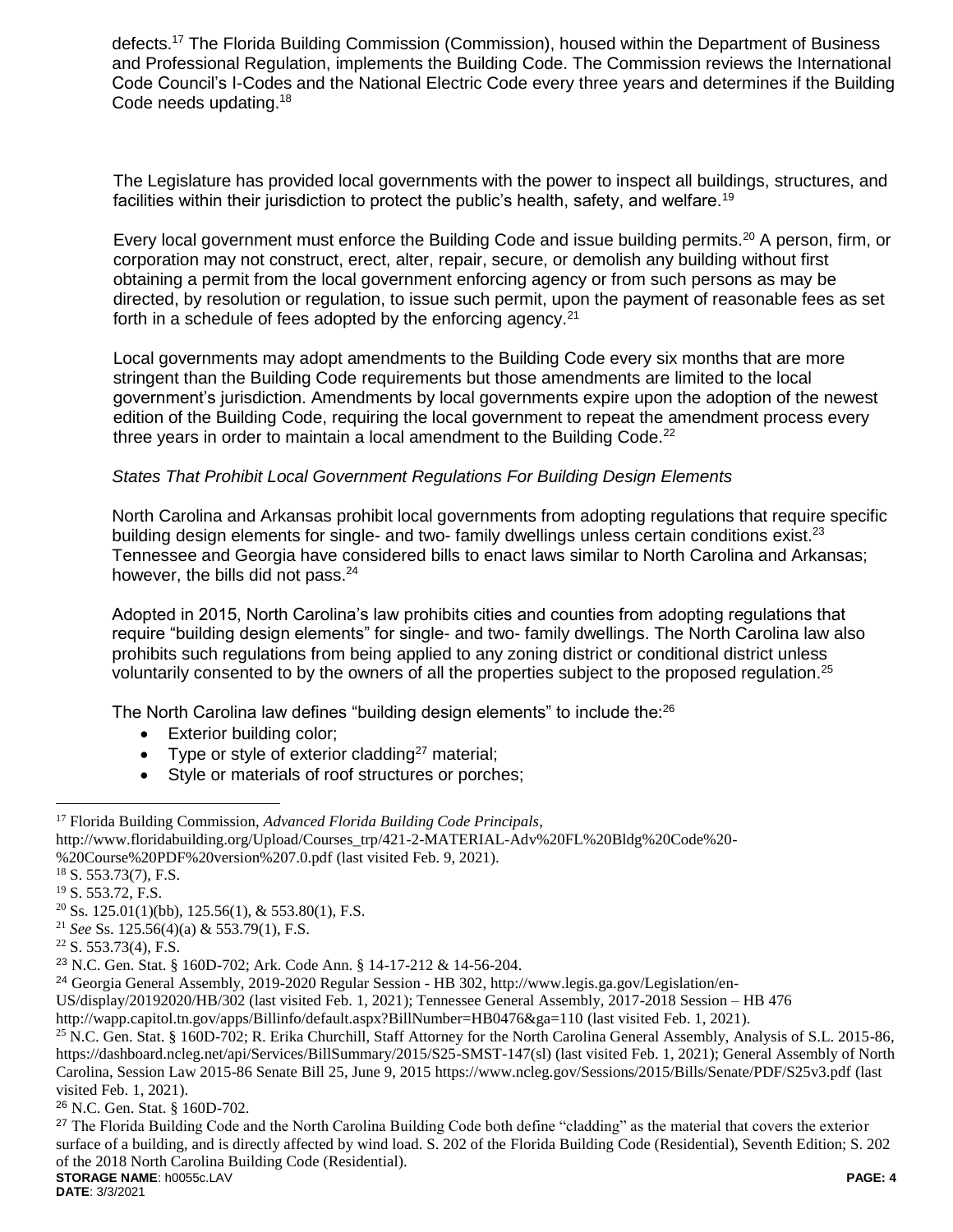- Exterior nonstructural architectural ornamentation;
- Location or architectural styling of windows and doors, including garage doors;
- Number and types of rooms; and
- Interior layout of rooms.

The law defines the phrase as not including:<sup>28</sup>

- A single- and two- family dwelling's:
	- o Height;
	- o Bulk;
	- o Orientation; and
	- o Location of a structure on a zoning lot.
- The use of buffering or screening to minimize visual impacts or impact of light and noise; and
- Regulations governing permitted uses of land.

The North Carolina law allows cities and counties to adopt and enforce regulations that require "building design elements" for single- and two- family dwellings if:<sup>29</sup>

- The dwelling is located in an area designated as a local historic district;
- The dwelling is located in area designated as a historic district on the National Register of Historic Places;<sup>30</sup>
- The dwelling is individually designated as a local, state, or national historic landmark;
- The regulations are directly and substantially related to the requirements of North Carolina's Building Code;
- The regulations are applied to manufactured housing in a manner consistent with state and federal law; or
- The regulations are adopted as a condition for participation in the National Flood Insurance Program.<sup>31</sup>

The prohibition against local regulations relating to building design elements does not affect the validity or enforceability of private covenants or other contractual agreements relating to building design elements between property owners.<sup>32</sup>

In 2019, Arkansas passed a similar law that also prohibited cities and counties from adopting regulations that require "building design elements" for single-family dwellings. The law defines "building design elements" in the same manner as the North Carolina law, except Arkansas also includes minimum square footage in its definition and the location and design of a dwelling's garage. $33$ 

In addition to the exceptions provided in the North Carolina law, Arkansas also allows cities and counties to adopt and enforce building design elements regulations if:

- The dwelling is in a central business district, which can be created by a city to revitalize its urban center;
- The dwelling existed and was subject to the local regulation prior to the prohibition being enacted;

<sup>28</sup> N.C. Gen. Stat. § 160D-702.

<sup>29</sup> *Id.*

<sup>&</sup>lt;sup>30</sup> The National Register of Historic Places is the federal government's official list of historic places in the United States. The National Historic Preservation Act of 1966 authorized the register, which is administered by the National Park Service. National Park Service, *What is the National Register of Historic Places*, https://www.nps.gov/subjects/nationalregister/what-is-the-national-register.htm (last visited Feb. 1, 2021).

<sup>&</sup>lt;sup>31</sup> The National Flood Insurance Program is administered by FEMA. The goal of the program is to reduce the impact of flooding on private and public structures by providing affordable insurance to property owners, and encouraging communities to adopt and enforce floodplain management regulations. FEMA, *The National Flood Insurance Program*, https://www.fema.gov/national-flood-insuranceprogram (last visited Feb. 1, 2021).

<sup>32</sup> *Id.*

**STORAGE NAME**: h0055c.LAV **PAGE: 5 DATE**: 3/3/2021 <sup>33</sup> Ark. Code Ann. § 14-17-212 & 14-56-204; SB 170, 92nd Leg. Reg. Sess. (AR 2019).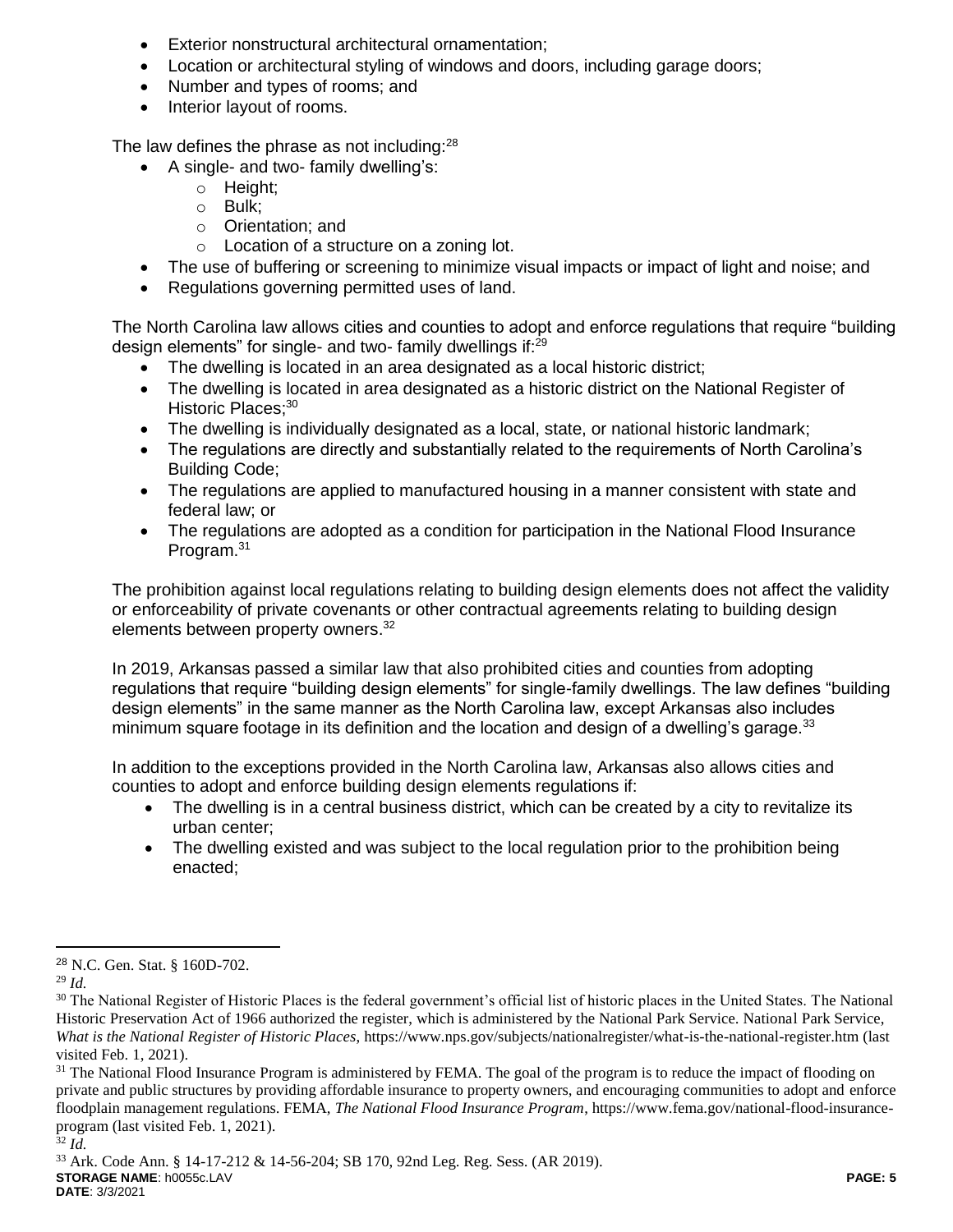- As an overlay district regulation, if a majority of owners in the district approve the regulation and the district determines the regulation does not violate Arkansas' Private Property Protection Act; or
- The regulations are directly related to an immediate public health or safety hazard and the regulation is derived from the local government's police power.<sup>34</sup>

Arkansas also provides that the prohibition against local regulations relating to building design elements does not affect the validity or enforceability of covenants or contracts between a property owner and a city or county.<sup>35</sup>

## **Effect of the Bill**

The bill prohibits local governments from adopting land development regulations that relate to building design elements for single- or two- family dwellings.

The bill defines the term "building design elements" to mean:

- Exterior building color:
- Type or style of exterior cladding material;
- Style or material of roof structures or porches;
- Exterior nonstructural architectural ornamentation;
- Location or architectural styling of windows or doors;
- Location or orientation of the garage;
- Number and type of rooms; and
- Interior layout of rooms.

The term "building design elements" does not include:

- A single- or two-family dwelling's:
	- o Height;
	- o Bulk;
	- o Orientation; and
	- o Location on a zoning lot; or
- The use of buffering or screening to minimize potential adverse physical or visual impacts or protect the privacy of neighbors.

The bill allows local governments to adopt and enforce regulations that require "building design elements" for residential dwellings if:

- The dwelling is listed in the National Register of Historic Places;
- The dwelling is located in a historic district in the National Register of Historic Places;
- The dwelling is listed as a historic property or located in a historic district by a local preservation ordinance;
- The regulations are adopted in order to implement the National Flood Insurance Program;
- The regulations are adopted in accordance and compliance with adopting local amendments to the Florida Building Code; or
- The dwelling is located in a community redevelopment area.<sup>36</sup>

The bill also provides that the prohibition of land development regulations that relate to building design elements does not affect the validity or enforceability of private covenants or other contractual agreements relating to building design elements.

### B. SECTION DIRECTORY:

<sup>34</sup> *Id*.

<sup>35</sup> *Id*.

**STORAGE NAME**: h0055c.LAV **PAGE: 6** <sup>36</sup> Community redevelopment areas are neighborhoods determined by local governments to be slums, blighted areas, areas in which there is a shortage of affordable housing, or coastal and tourist areas that are deteriorating and economically distressed, which are subject to redevelopment in accordance with a community redevelopment plan. *See* Part III, ch. 163, F.S.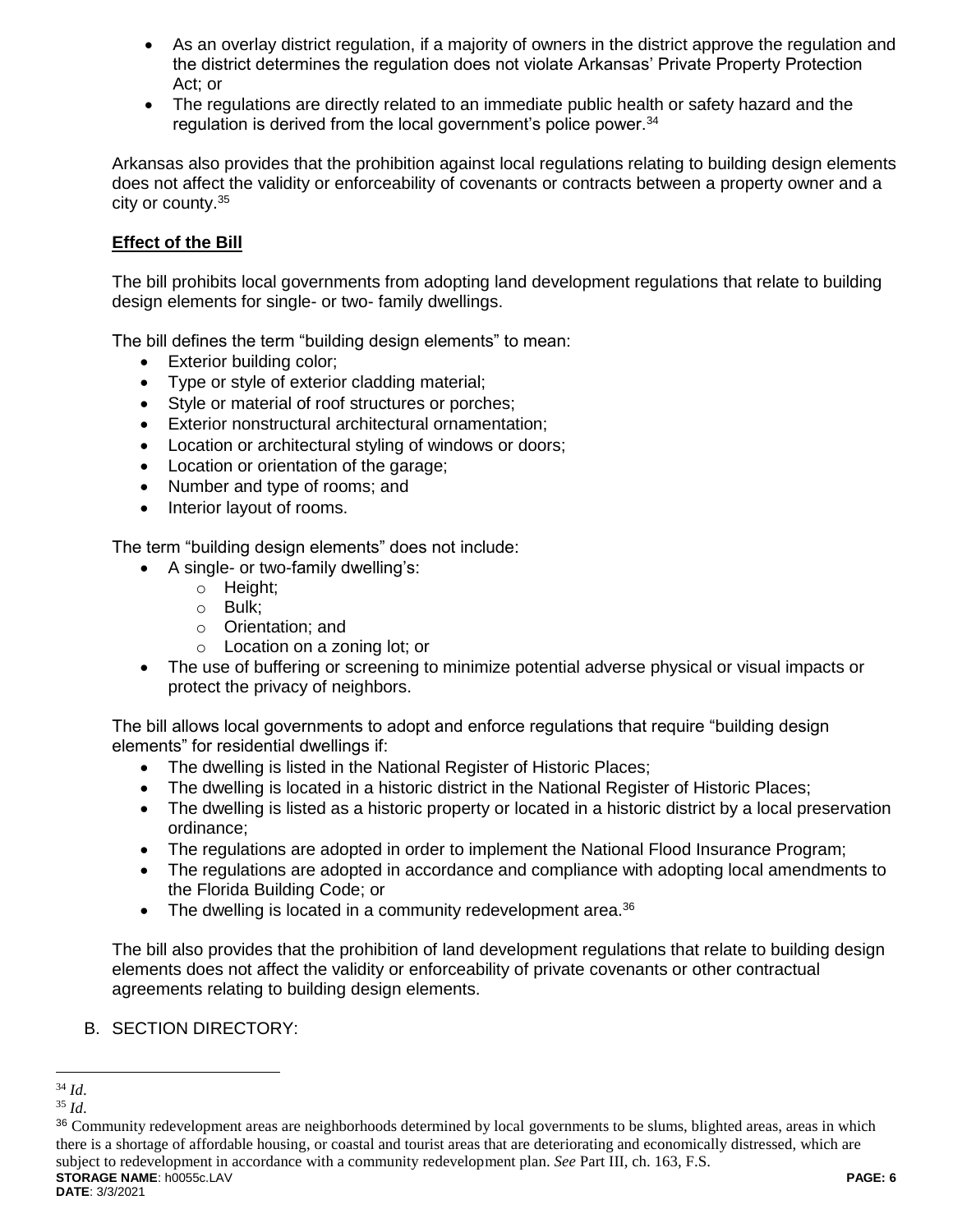- Section 1. Amends s. 163.3202, F.S., prohibiting local governments from enacting certain regulations for certain residential buildings.
- Section 2. Provides an effective date of July 1, 2021.

# **II. FISCAL ANALYSIS & ECONOMIC IMPACT STATEMENT**

- A. FISCAL IMPACT ON STATE GOVERNMENT:
	- 1. Revenues:

None.

2. Expenditures:

None.

- B. FISCAL IMPACT ON LOCAL GOVERNMENTS:
	- 1. Revenues:

None.

2. Expenditures:

Indeterminate. Local governments may have additional expenditures because of an increase in legal challenges to zoning and other regulations.

C. DIRECT ECONOMIC IMPACT ON PRIVATE SECTOR:

Indeterminate. However, prohibiting certain building design elements ordinances and other regulations may lead to a decrease in the cost of construction.

D. FISCAL COMMENTS:

None.

# **III. COMMENTS**

- A. CONSTITUTIONAL ISSUES:
	- 1. Applicability of Municipality/County Mandates Provision:

None.

2. Other:

None.

B. RULE-MAKING AUTHORITY:

The bill neither provides authority for nor requires rulemaking by executive branch agencies.

C. DRAFTING ISSUES OR OTHER COMMENTS:

None.

# **IV. AMENDMENTS/ COMMITTEE SUBSTITUTE CHANGES**

On February 10, 2020, the Regulatory Reform Subcommittee adopted a strike-all amendment and reported the bill favorably as a committee substitute. The committee substitute:

Clarifies that residential dwellings are limited to single- and two- family dwellings.